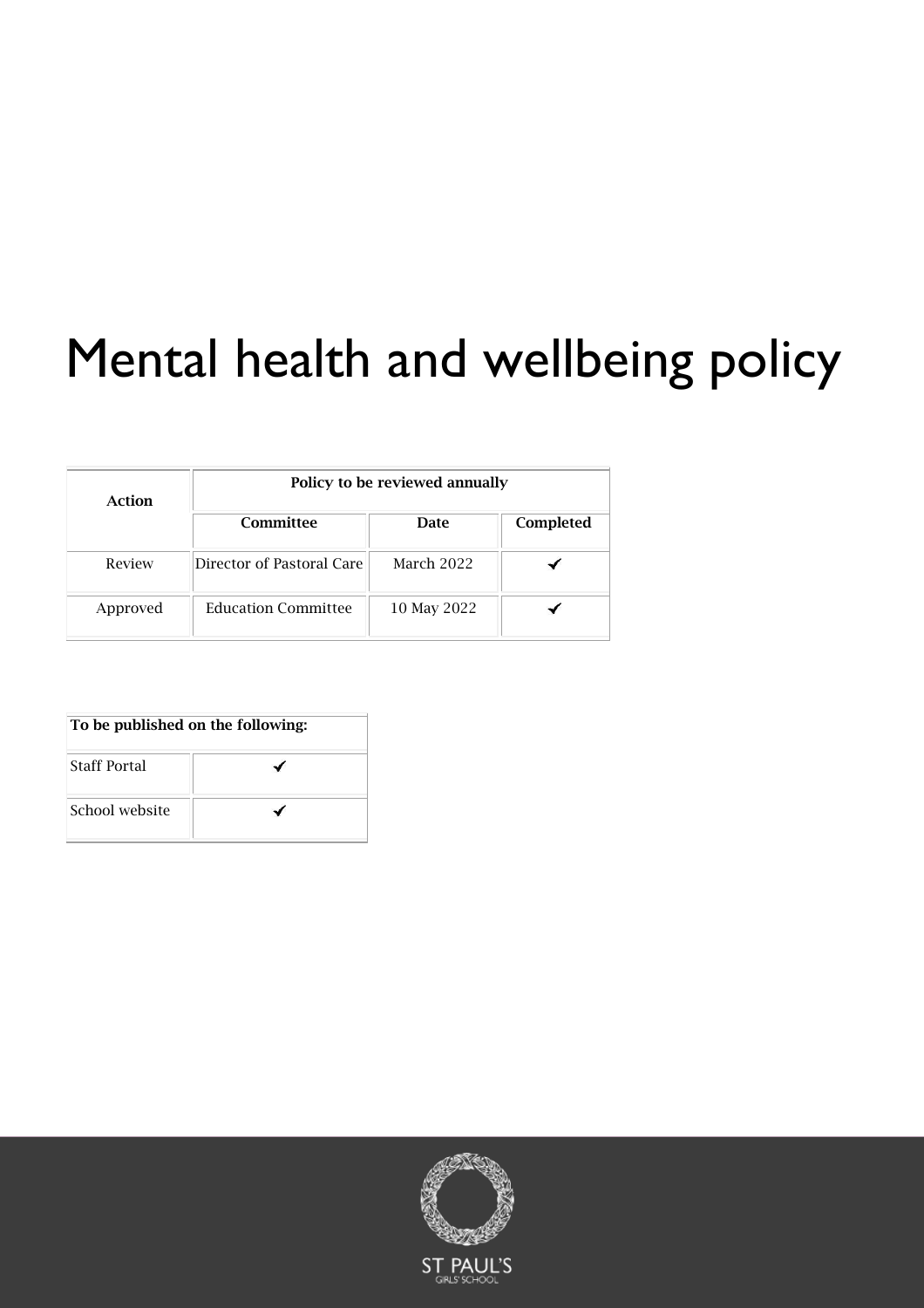#### 1 Policy Statement

- 1.1 The School promotes the mental and physical health and emotional wellbeing of all its students. Wellbeing is at the forefront of the school's PSHE programme and promoting good mental health is a priority. The physical, mental and emotional health benefits of exercise are well documented, and the school actively encourages sport for all. Through the school council, the school community has identified 10 key qualities that are fundamental to good mental health and wellbeing:
	- *1. Proper sleep patterns*
	- *2. Time for exercise*
	- *3. Eating healthily at regular times*
	- *4. Time to relax*
	- *5. Emotional resilience – accepting being 'good enough'*
	- *6. Sense of humour*
	- *7. Firm boundaries*
	- *8. Random acts of kindness*
	- *9. Walking in fresh air*
	- *10. A sense of perspective*
- 1.2 Mental health issues can and should be de-stigmatised by educating students, staff and parents. This is done through tutorials and PSHE with the pupils, through staff INSET and through regular parent discussion evenings and the pastoral fora for parents that take place twice termly. Positive mental health is also promoted through strong pastoral care and an effective peer support and peer-educators system and via the annual Wellbeing Week in the spring term.
- 1.3 This policy aims to:
	- describe the school's approach to mental health issues
	- increase understanding and awareness of mental health issues so as to facilitate early intervention of mental health problems
	- alert staff to warning signs and risk factors
	- provide support and guidance to all staff and governors, dealing with students who suffer from mental health issues
	- provide support to students who suffer from mental health issues, alongside their peers and parents/carers.
- 1.4 This policy is addressed to all members of

Staff, governors and volunteers and, is available to parents on the school website. This policy can be made available in large print or other accessible format if required. It applies wherever staff or volunteers are working with students even where this is away from the school, for example on an educational visit.

#### 2 Child Protection Responsibilities

- 2.1 St Paul's Girls' School is committed to safeguarding and promoting the welfare of children and young people, including their mental health and emotional wellbeing, and expects all staff, governors and volunteers to share this commitment. We recognise that children have a fundamental right to be protected from harm and that students cannot learn effectively unless they feel secure. We therefore aim to provide a school environment which promotes selfconfidence, a feeling of self-worth and the knowledge that students' concerns will be listened to and acted upon. Every student should feel safe, be healthy, enjoy and achieve, make a positive contribution and achieve economic wellbeing (Every Child Matters, 2003, DfES).
- 2.2 The Board of Governors takes seriously its responsibility to uphold the aims of the charity and its duty in promoting an environment in which children can feel secure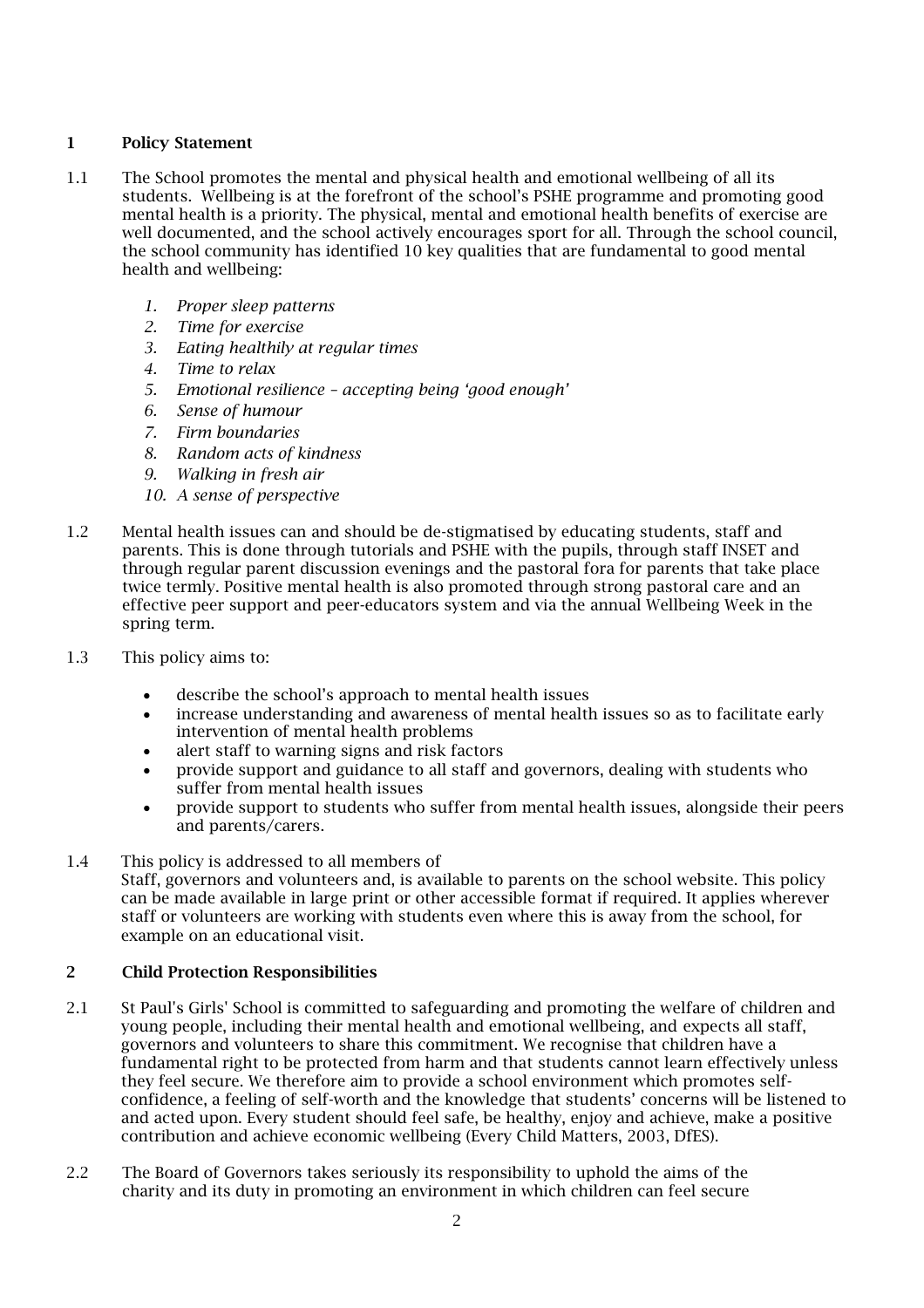and safe from harm. A nominated governor conducts a review of the school's safeguarding procedures and reports to the Board annually, making any recommendations for improvements.

- 2.3 The High Mistress is responsible for ensuring that the procedures outlined in this policy are followed on a day-to-day basis.
- 2.4 The school has appointed a senior member of staff with the necessary status and authority (Designated Safeguarding Lead – Director of Pastoral Care) to be responsible for matters relating to child protection and welfare. Parents are welcome to approach the Designated Safeguarding Lead if they have any concerns about the welfare of any child in the school, whether these concerns relate to their own child or any other. If preferred, parents may discuss concerns in private with the child's tutor, Chaplain, Head of Year, Heads of Section or the High Mistress who will notify the Designated Safeguarding Lead in accordance with these procedures.
- 2.5 In addition to the child protection measures outlined in the School's Safeguarding (Child Protection) policy, the school has a duty of care to protect and promote a child or young person's mental and emotional wellbeing.

#### 3 Background

3.1 One in ten young people between the ages of 5 and 16 will have an identifiable mental health issue at any one time. By the time they reach university this figure is as high as 1 in 6. Around 75% of mental health disorders are diagnosed in adolescence (s*ource: [www.youngminds.org.uk](http://www.youngminds.org.uk/)*). See Appendix II for further reading.

#### 4 Identifiable mental health issues

- 4.1 It is important for staff to be alert to signs that a child might be suffering from mental health issues. Mental health issues come in many forms and manifest themselves in a wide range of ways including:
	- Anxiety and Depression
	- Eating disorders
	- Self-harm
	- Suicidal ideation
- 4.2 Two important elements enabling the school to identify mental health issues are the effective use of data (i.e., monitoring changes in students' patterns of attendance/academic achievement) and an effective pastoral system whereby staff know students well and can identify unusual behaviour.)

#### 5 Signs and symptoms of mental or emotional concerns

5.1 These are outlined on the staff portal [here.](https://stpaulsgirlsschool.sharepoint.com/sites/Staff/SitePages/PastoralCare-Resources.aspx)

#### 6 Procedures

- 6.1 The most important role school staff play is to familiarise themselves with the risk factors and warning signs outlined on the staff portal [here.](https://stpaulsgirlsschool.sharepoint.com/sites/Staff/SitePages/PastoralCare-Resources.aspx) The resources there outline the procedures that are followed if staff have a concern about a student, if another student raises concerns about one of their friends or, if an individual student speaks to a member of staff specifically about how they are feeling.
- 6.2 The school aims to implement the following support structure: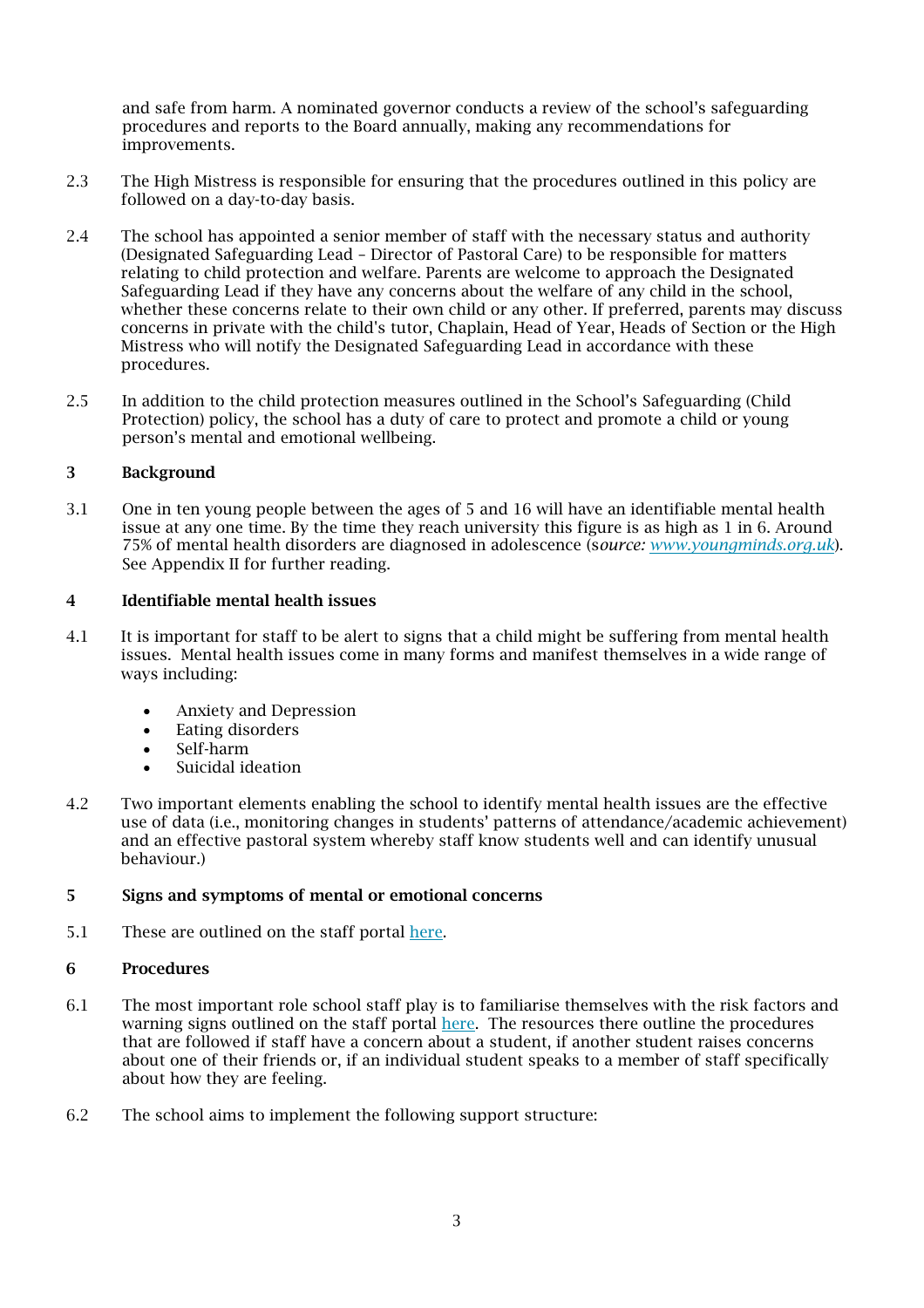#### *Figure 1* Procedures following a concern

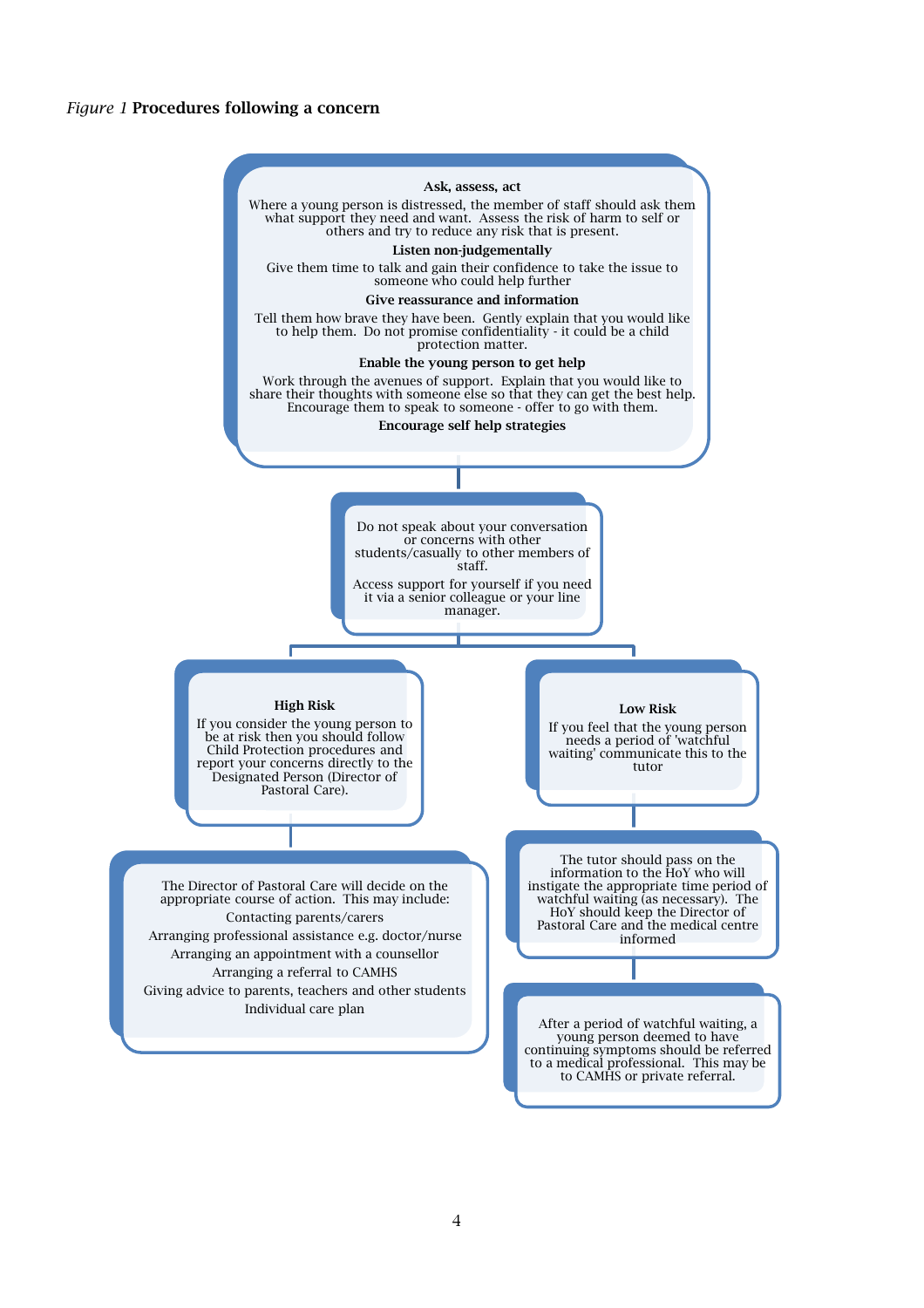#### 7 Individual care plans and safety plans

7.1 Following consultation between the relevant members of the pastoral team a care plan would be agreed between the pastoral team, the student and, where appropriate, the student's parents. Where the student has disclosed thoughts of suicide, i.e., passive suicidal ideation (SI), to a counsellor, it will be entered on the Well Being tracker and highlighted at a safeguarding level as necessary, in which case it will be entered on the Child Protection register. The counsellor would then usually work with a student to improve their mental health. Most students who experience SI do not act upon it. If there was no improvement in their Well Being scores or the SI moves from passive to active, the student would be referred, by the Counsellor, to a DSL or DDSL and a direct conversation would ensue. Conversations and planning would then take place. It is crucial that all care strategies be agreed by the medical team, counsellors and DSL in conjunction with each other and that decisions are made together to ensure the safety of the student. A safety plan may include confidential information. Any student who is suicidally active, should have a safety plan guided by the Papyrus template, including vital safety helplines and web addresses. This is then copied directly to the DSL and shared with parents.

#### 8 Confidentiality and information sharing

- 8.1 Students may choose to confide in a member of school staff if they are concerned about their own welfare or that of a peer. Students should be made aware that it may not be possible for staff to offer complete confidentiality. If a member of staff considers a student is at serious risk of causing themselves harm, then confidentiality cannot be kept. It is important not to make promises of confidentiality that cannot be kept even if a student puts pressure on a member of staff to do so.
- 8.2 It is likely that a student will present at the Wellbeing Centre in the first instance. Young people with mental health problems typically visit the Wellbeing Centre more than their peers, often presenting with a physical concern. This gives the medical team a key role in identifying mental health issues early. If a student confides in a member of the school medical team, then they should be encouraged to speak to their tutor or Head of Year. After nursing assessment, any immediate concern for a student's mental health would be reported to the school doctor and an appointment made. Confidentiality will be maintained within the boundaries of safeguarding the student. The school doctor will decide what information is appropriate to pass onto parents and the Director of Pastoral Care. Gillick competence will also be considered. The Director of Pastoral Care may decide to share relevant information with certain colleagues on a need-to-know basis. Parents should be involved wherever possible, although the student's wishes should always be taken into account.
- 8.3 Parents must disclose to the Director of Pastoral Care any known mental health problem or any concerns they may have about a student's mental health or emotional wellbeing. This includes any changes in family circumstances that may impact the student's wellbeing.

#### 9 Records and reporting

9.1 Further guidance on procedures for specific mental health concerns can be found on the staff portal [here](https://stpaulsgirlsschool.sharepoint.com/sites/Staff/SitePages/PastoralCare.aspx)

#### 10 Mental Health First Aid

- 10.1 In order to ensure adequate mental health first aid provision and awareness it is our policy that:
	- There are sufficient numbers of trained personnel to support those students who are experiencing mental and/or emotional difficulties.
	- A qualified youth mental health first aider is always available during normal school hours (see section 11.4 for definition of 'qualified youth mental health first aider' and section 12.1 for hours of work).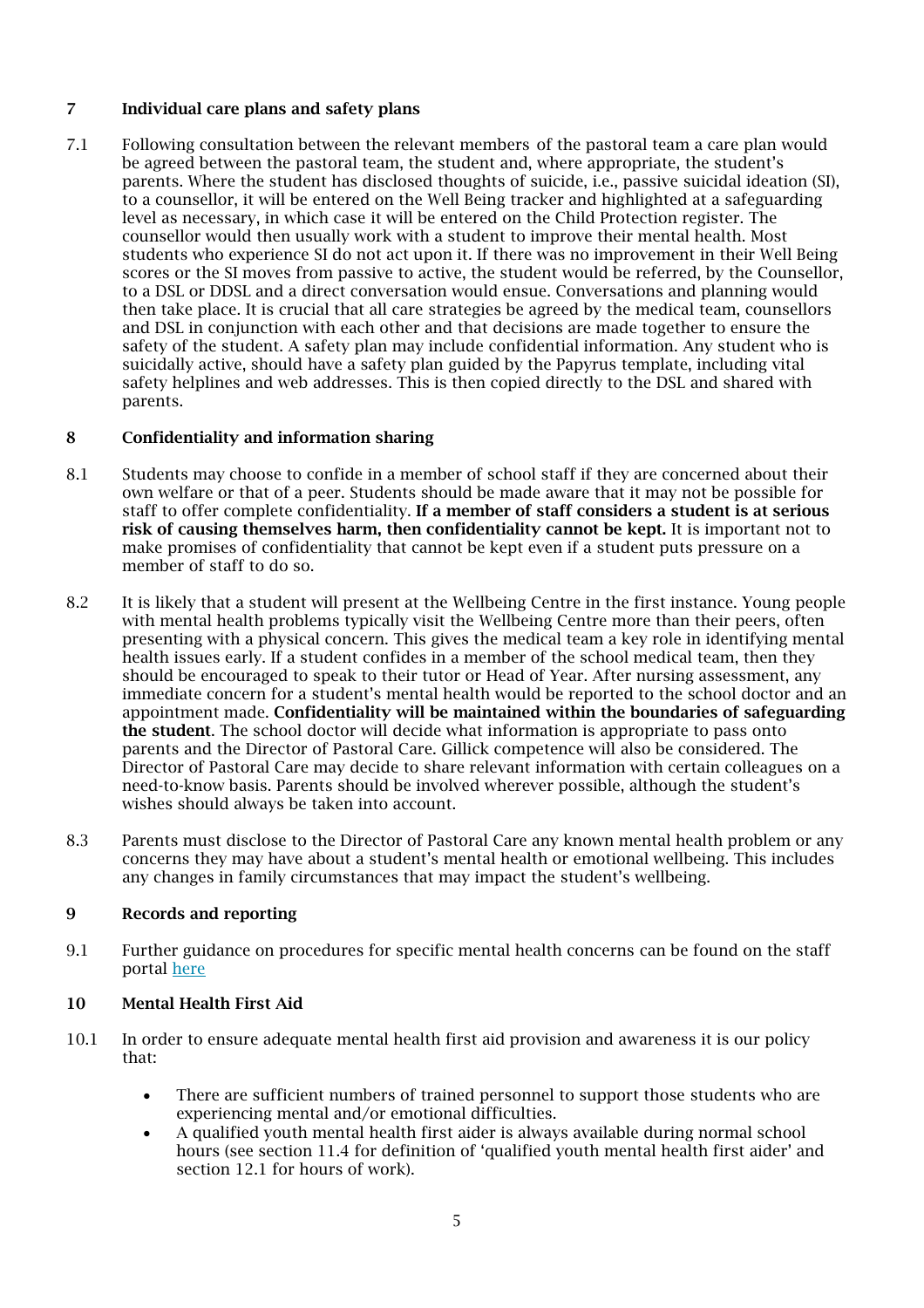#### 11 Responsibilities under the policy relating to mental health first aid

- 11.1 The School Nurses, who are registered nurses (RNC), are responsible for:
	- Maintaining accurate records of all mental health first aid given in the medical centre.
- 11.2 The Designated Safeguarding Lead is responsible for:
	- Maintaining accurate records of all safeguarding and child protection issues.
- 11.3 Qualified youth mental health first aiders (Appendix I) are responsible for:
	- Responding promptly to calls for assistance
	- Providing first aid support within their level of competence
	- Summoning medical help as necessary
	- Recording details of support given
- 11.4 A qualified youth mental health first aider is someone who has undertaken a 12-hour training module approved by Mental Health First Aid (MHFA) England and holds a valid certificate of competence. Mental Health First Aid is used in over 16 countries worldwide and was introduced into England by the National Institute for Mental Health England (NIMHE) in 2007. MHFA does not prepare people to become therapists. It does, however, enable people to recognise the symptoms of mental ill health, how to provide initial help (first aid) and how to guide a person towards appropriate professional help. The certificate must be issued by an approved organisation and must be renewed every three years.
- 11.5 All staff have a duty of care towards the students and should respond accordingly when first aid situations arise. New staff are briefed about the school's Wellbeing Centre and where to find information and help. All staff are reminded regularly about the specific medical and emotional needs of students within the school community, and they are asked to familiarise themselves with the serious medical conditions poster, which details those students with medical needs that require specific action to support their mental/emotional wellbeing.

#### 12 Staffing of the Wellbeing Centre

- 12.1 The School has employed two nurses, and at least one will be in the medical centre during normal working hours, 8.30am to 4.00pm, Monday to Friday during term time. If both nurses are absent, adequate first aid cover is put in place. If a nurse is on a long-term absence, the Director of Pastoral Care will organise for a replacement/agency nurse to be available.
- 12.2 The school doctor is available every Tuesday afternoon and Thursday morning. The counsellors/coach are available Monday to Friday:

| Monday    | David Jackson, school counsellor and psychotherapist                                                           |
|-----------|----------------------------------------------------------------------------------------------------------------|
| Tuesday   | Dawn Grantham, Lead school counsellor and child psychotherapist                                                |
| Wednesday | Dawn Grantham, Lead school counsellor<br>Emma Clare, coach and TRE therapist                                   |
| Thursday  | Emma Clare, coach and TRE therapist                                                                            |
| Friday    | Ish Mahon, school counsellor and child psychotherapist<br>David Jackson, school counsellor and psychotherapist |

Trainee counsellors are also available to see students under the supervision of the Lead Counsellor.

The Chaplain is also available for pastoral conversations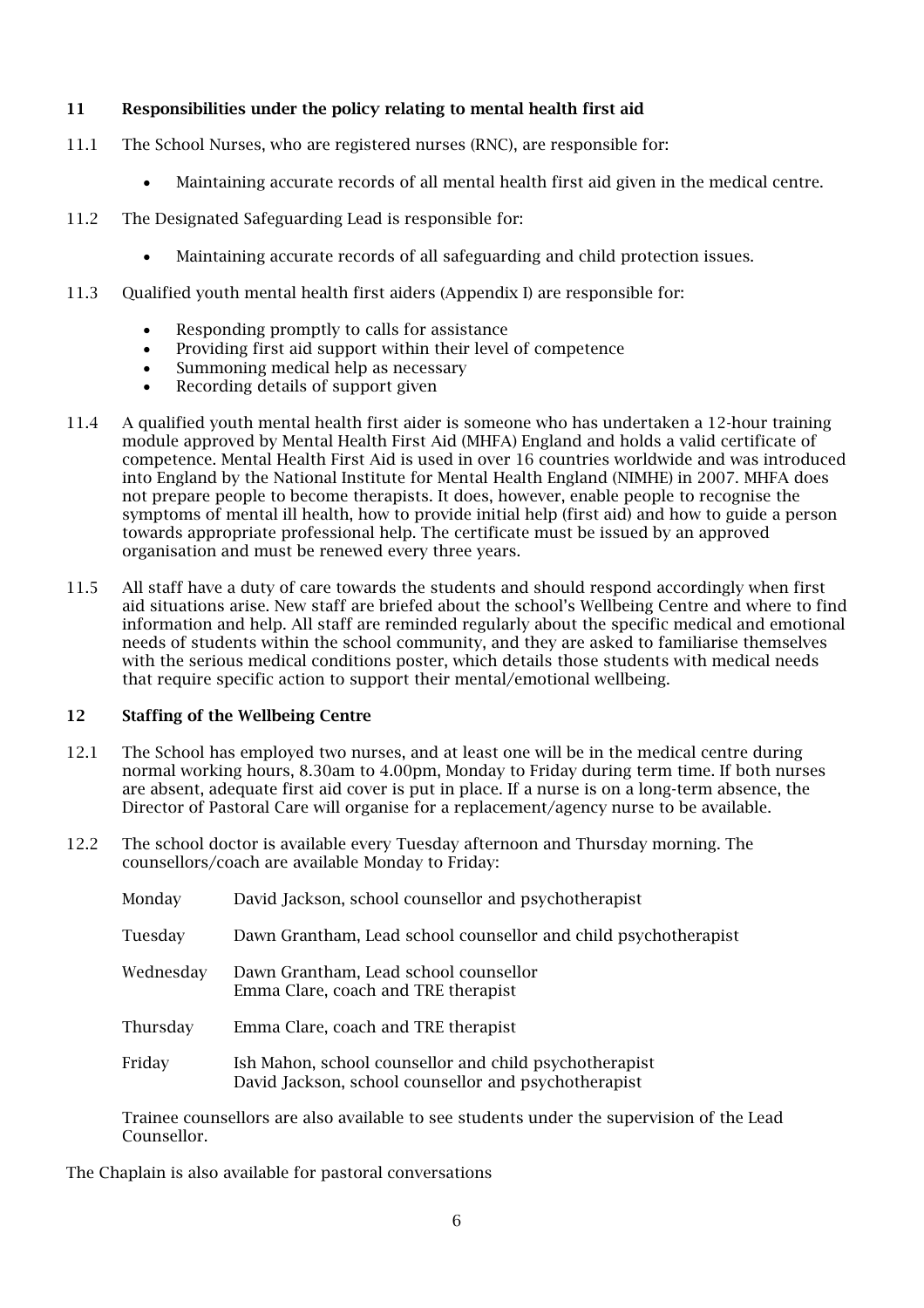12.3 Up to about eight sessions with the counsellor / coach are available. After this time a referral may be made to an appropriate external provider and an in-school care plan will be agreed to support the student within the school environment. Any further sessions with the school counsellor are agreed at the discretion of the Director of Pastoral Care.

12.4 Parental permission is not sought for access to counselling provision; the counsellors use the Gillick competency guidelines<sup>1</sup>.

#### 13 Staff Roles/Procedures

13.1 Procedures for dealing with the following specific mental health issues are given on the [staff](https://stpaulsgirlsschool.sharepoint.com/sites/Staff/SitePages/PastoralCare.aspx)  [portal:](https://stpaulsgirlsschool.sharepoint.com/sites/Staff/SitePages/PastoralCare.aspx)

- anxiety and depression
- eating disorders
- self-harm
- suicidal ideation
- **bereavement**

13.2 If the Director of Pastoral Care or a school nurse is not available, one of the Deputy Designated Safeguarding Leads, a qualified youth mental health first aider (see Appendix I) or Pastoral Care Coordinator should be contacted.

13.3 A record will be kept of all incidents and the first aid treatment/support given. A copy should be kept by the school nurses on ISAMs and on CPOMS by the relevant member of staff. Records are kept for the period set out in the Retention of Records policy.

#### 14 Absence from school

14.1 If a student is absent from school for any length of time, then appropriate arrangements will be made to provide study material. This may be in discussion with any medical professionals who may be treating a student.

14.2 If the School considers that the presence of a student in school is having a detrimental effect on the wellbeing and safety of other members of the community or that a student's mental health concern cannot be managed effectively and safely within the school, the High Mistress reserves the right to request that parents withdraw their daughter temporarily until appropriate reassurances have been met.

#### 15 Reintegration to school

15.1 Should a student require some time out of school, the school will be fully supportive of this, and every step will be taken in order to ensure a smooth reintegration back into school when they are ready.

15.2 The Director of Pastoral Care will work alongside the Director of Studies, the Head of Year (HoY), the school medical team, the student and their parents to draw up an appropriate care plan. The student should have as much ownership as possible with regards the support provided in school so that they feel they have control over the situation. If a phased return to school is deemed appropriate, this will be agreed with the parents.

15.3 The school will consider whether the student will benefit from being identified as having a special educational need or disability (SEND) and may work alongside the Learning Support coordinator where special provision might be required.

15.4 If a significant period of time has elapsed where a student's return to school might not be

<sup>1</sup> [https://www.nspcc.org.uk/preventing-abuse/child-protection-system/legal-definition-child-rights-law/gillick-competency](https://www.nspcc.org.uk/preventing-abuse/child-protection-system/legal-definition-child-rights-law/gillick-competency-fraser-guidelines/)[fraser-guidelines/](https://www.nspcc.org.uk/preventing-abuse/child-protection-system/legal-definition-child-rights-law/gillick-competency-fraser-guidelines/)

<https://www.nhs.uk/conditions/consent-to-treatment/children/>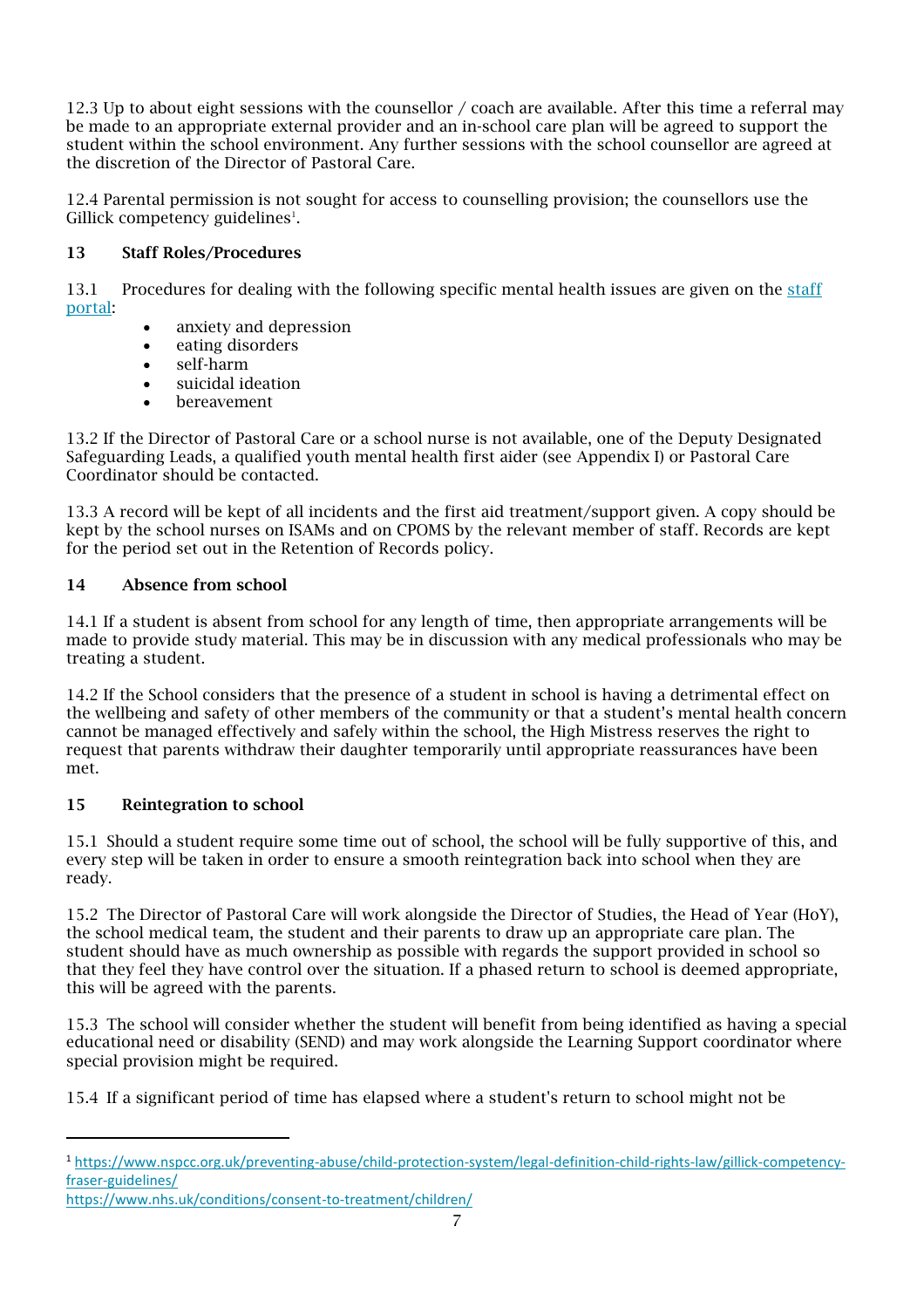considered to be in their best interests, the Director of Pastoral Care will liaise with the student's parents, in consultation with the High Mistress and on a case-by-case basis, to support an application to another educational establishment.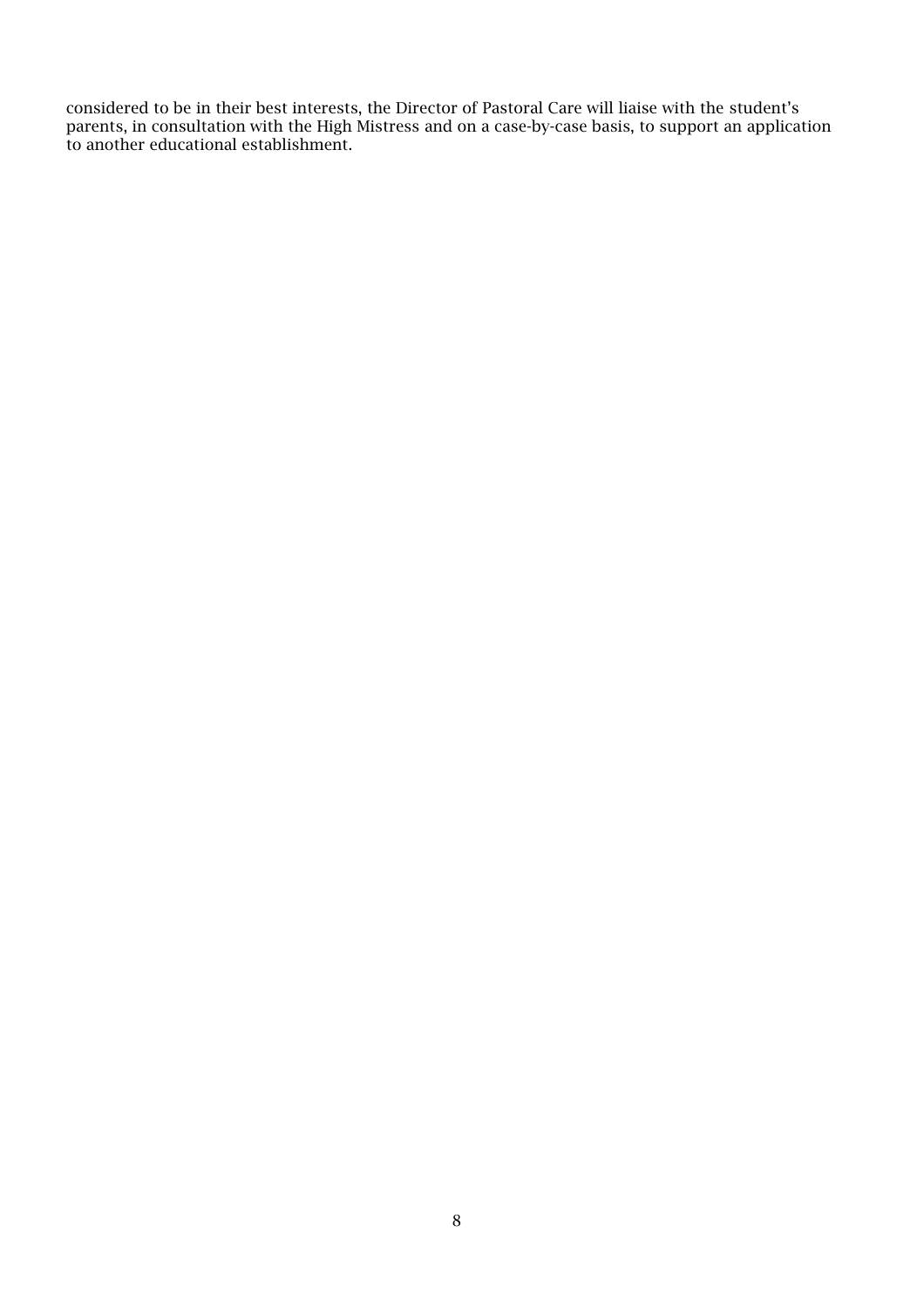# Youth Mental Health First Aiders

| Name             | Location                                     | Tel:          |
|------------------|----------------------------------------------|---------------|
| Lizzie Beesley   | Director of Pastoral Care Office, The Marble | 020 7605 4892 |
| Tom Attenborough | Middle School Office                         | 020 7605 1128 |
| Giles Bennett    | Lower School Office                          | 020 7605 4803 |
| Sydne Derbyshire | Lower School Office                          | 020 7605 4829 |
| Lauren Speight   | Middle School Office                         | 020 7605 4893 |
| Isabel Foley     | Middle School Office                         | 020 7605 4859 |
| Alex Perdikis    | <b>Staff Room</b>                            | 020 7605 4806 |

If a member of staff is unavailable on their departmental number, please try the staff room on 020 7605 4806

St. Paul's Girls' School, Brook Green, London, W6 7BS – updated March 2022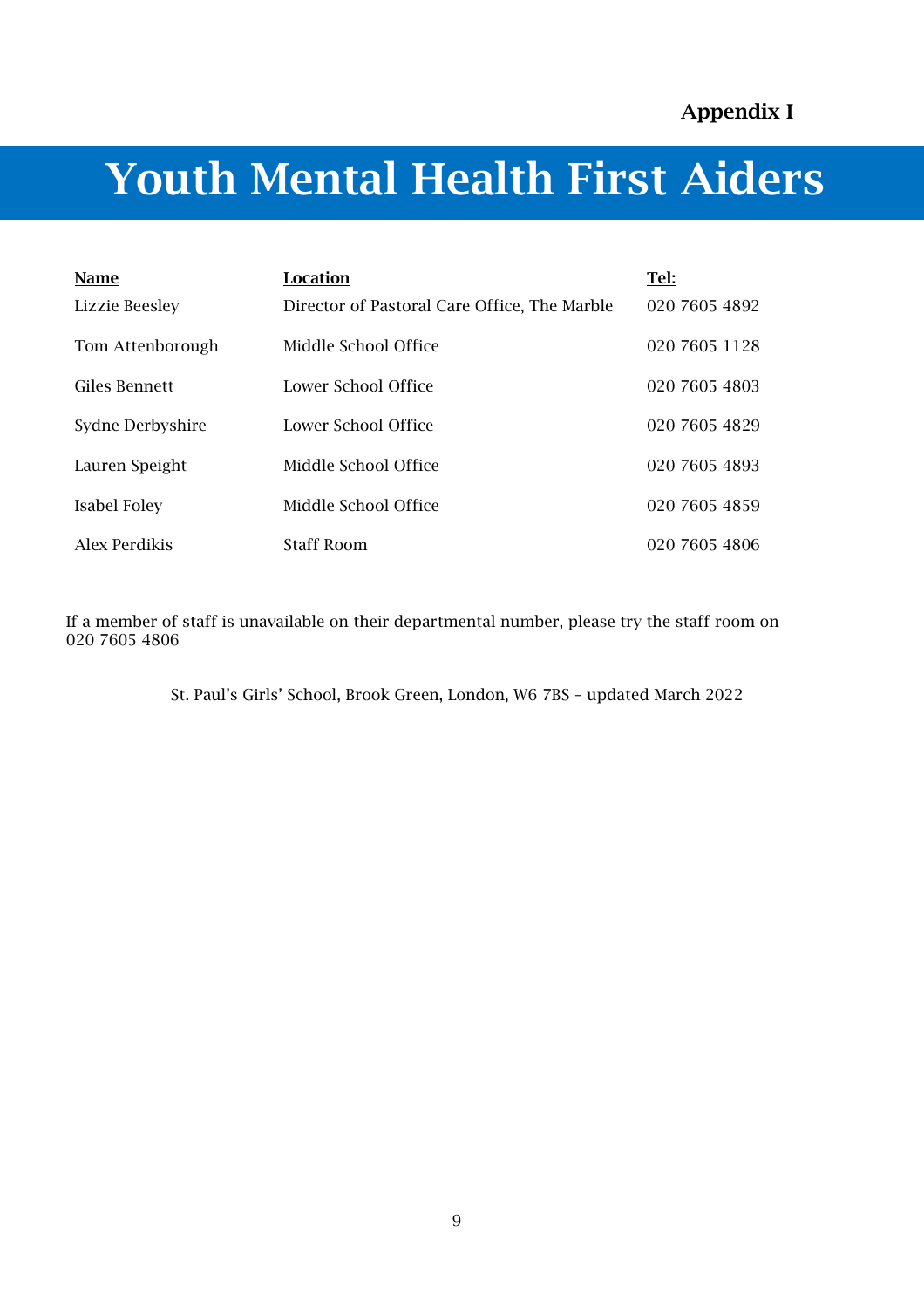## Appendix II

## Further Reading and Useful Links

HM Government (2011), *No Health Without Mental Health*, Department of Health

Resources targeted at young people: https://reading-well.org.uk/books/books-on-prescription/youngpeople-mental-health

#### Websites

b-eat:<http://www.b-eat.co.uk/>

Mind:<http://www.mind.org.uk/>

NHS: <http://www.nhs.uk/livewell/mentalhealth/Pages/Mentalhealthhome.aspx>

Mental Health Foundation:<http://www.mentalhealth.org.uk/>

Stem4:<http://www.stem4.org.uk/>

Royal College of Psychiatrists: https://www.rcpsych.ac.uk/mental-health/parents-and-young-people Eating Disorders Support:<http://www.eatingdisorderssupport.co.uk/help/links-resources>

Beat Eating Disorders:<https://www.beateatingdisorders.org.uk/>

Anorexia Bulimia Care: home - [TalkED \(talk-ed.org.uk\)](https://www.talk-ed.org.uk/)

Anna Freud - self-harm: [Child in Mind: why do some people self-harm? by Anna Freud NCCF](https://soundcloud.com/anna-freud-centre/why-do-some-people-self-harm)  [\(soundcloud.com\)](https://soundcloud.com/anna-freud-centre/why-do-some-people-self-harm)

Harmless:<http://www.harmless.org.uk/>

National Self Harm Network:<http://www.nshn.co.uk/>

Youth wellbeing directory: <https://www.annafreud.org/on-my-mind/youth-wellbeing/>

#### Useful free apps for help with well being

#### Stay Alive

Stay alive is a free suicide prevention app that helps its users to stay safe from acting on their thoughts of suicide. Downloading this app means that the help and information someone may need when managing thoughts of suicide is easily accessible, helping them to stay safe.

#### Self-Help Anxiety Management

This app is helpful for helping the user manage their anxiety. The anxiety tracker can help the user better understand things that make them feel anxious, whilst the self-help toolkit allows them to learn new skills around anxiety management.

#### Moodometer

This NHS app allows the user to track and understand influences behind their mood. Acting like a mood diary, this app can be helpful in identifying triggers that can impact on low mood and suggest ways to lift your mood.

#### Calm Harm

This app can be used to help the user manage urges to self-harm. It's a private app and can be password protected. The help and advice provide suggestions of 5-15-minute categorised activities that can help the user 'ride the wave' of an urge to self-harm.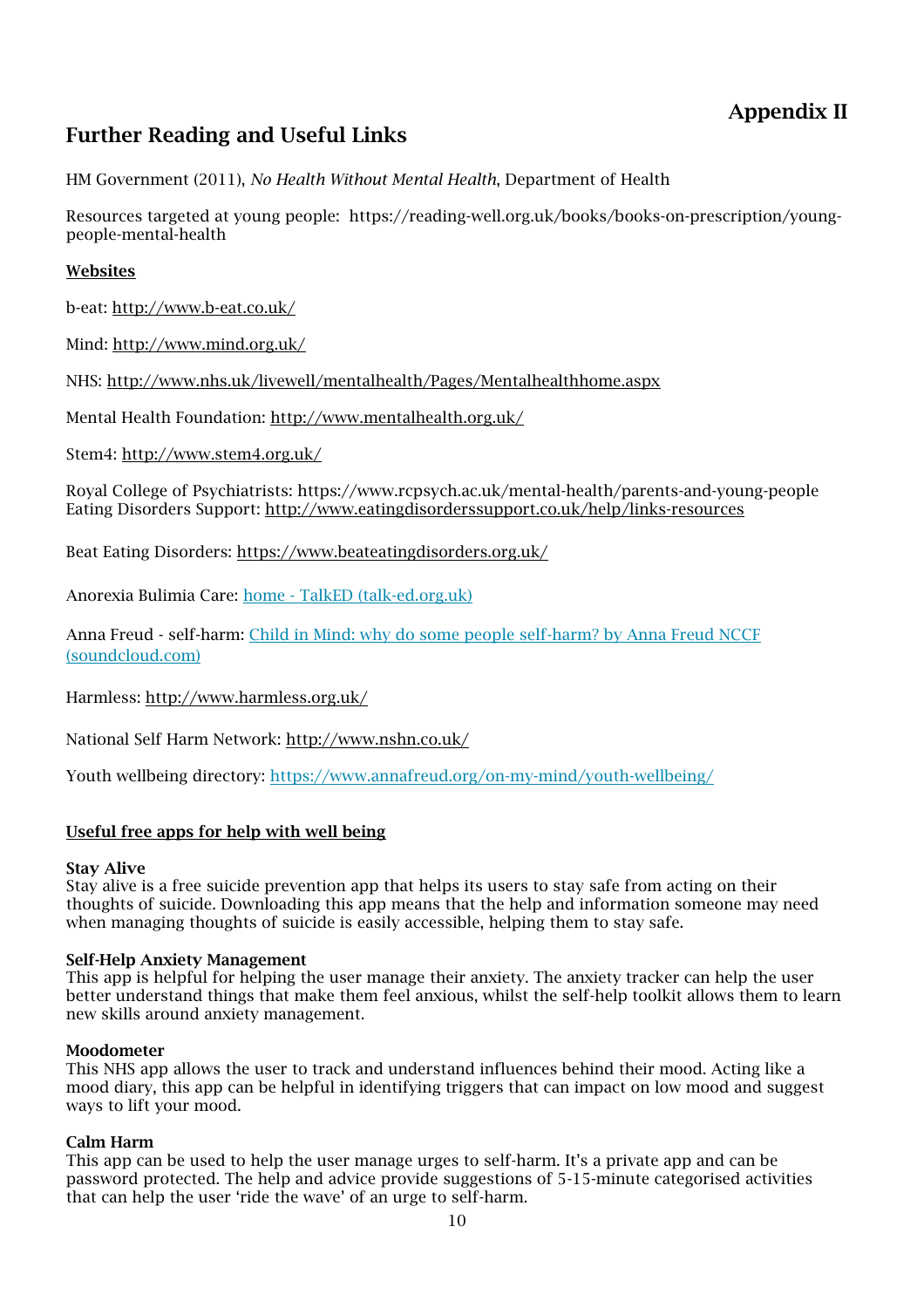#### Talk life

Talk Life is a free online peer-to-peer support network for those battling with mental health issues.

#### Headspace

This app provides mindfulness activities and sleep tips, good health ideas and resilience strategies.

#### Further useful contacts

| Papyrus -            | HOPELineUK offers support and advice:                                            |
|----------------------|----------------------------------------------------------------------------------|
| <b>HOPEline UK</b>   | To children and young people under the age of 35 having thoughts of suicide      |
|                      | To anyone who is concerned about a child or young person                         |
|                      | Call: 0800 068 41 41                                                             |
|                      | Text: 07786 209 697                                                              |
|                      | Email: pat@papyrus-uk.org                                                        |
|                      | Monday - Friday 10am - 10pm                                                      |
|                      | Weekends 2pm - 10pm                                                              |
|                      | Bank Holidays 2pm - 5pm                                                          |
| <b>National</b>      | http://nspa.org.uk                                                               |
| <b>Suicide</b>       |                                                                                  |
| Prevention           |                                                                                  |
| <b>Alliance</b>      |                                                                                  |
|                      |                                                                                  |
| <b>Support after</b> | http://supportaftersuicide.org.uk                                                |
| <b>Suicide</b>       |                                                                                  |
| Partnership          |                                                                                  |
|                      |                                                                                  |
| <b>Child</b>         | Child Bereavement UK provides support to families grieving the loss of a child,  |
| <b>Bereavement</b>   | and advice for professionals working with bereaved families                      |
| UK                   |                                                                                  |
|                      | Phone: 01494 568 900                                                             |
|                      | www.childbereavement.org.uk                                                      |
|                      |                                                                                  |
| Crisis / Mental      | West London Mental Health Trust                                                  |
| <b>Health Crisis</b> |                                                                                  |
|                      | 24-hour phone line: 0300 1234 244                                                |
|                      |                                                                                  |
|                      |                                                                                  |
|                      |                                                                                  |
|                      |                                                                                  |
| ChildLine            | Phone: 0800 11 11                                                                |
|                      |                                                                                  |
|                      | Counselling chat https://www.childline.org.uk/get-support/1-2-1-counsellor-chat/ |
|                      |                                                                                  |
|                      | Email https://www.childline.org.uk/get-support/                                  |
|                      |                                                                                  |
| <b>Samaritans</b>    | Phone: 116 123                                                                   |
|                      |                                                                                  |
|                      | Email: jo@samaritans.org                                                         |
|                      | <b>Step by Step   Samaritans</b>                                                 |
|                      |                                                                                  |
| <b>Young Minds</b>   | Young Mind offers advice and support to parents worried about their children's   |
|                      | emotional or mental wellbeing                                                    |
|                      |                                                                                  |